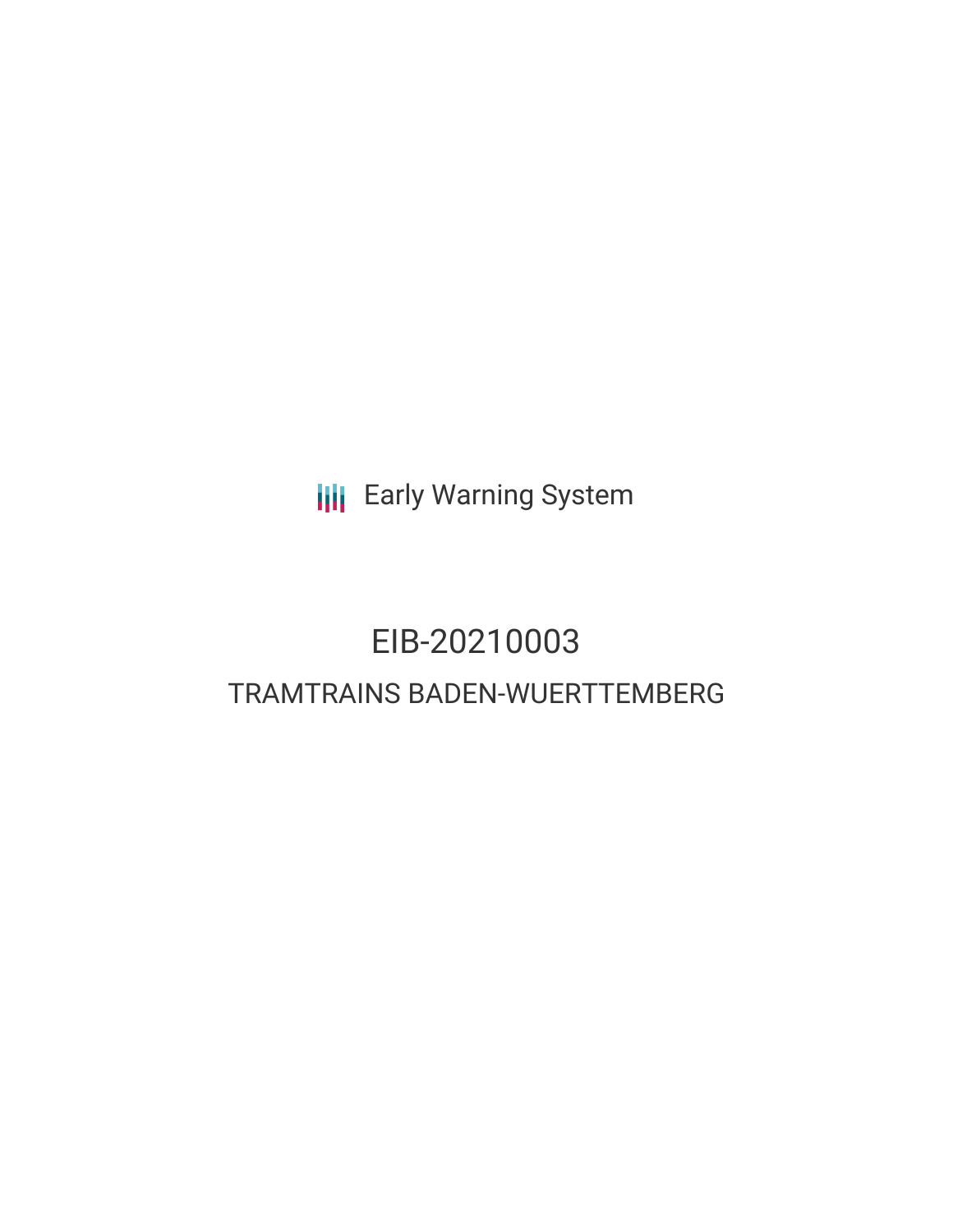

#### **Quick Facts**

| <b>Countries</b>               | Germany                        |
|--------------------------------|--------------------------------|
| <b>Specific Location</b>       | Baden-Württemberg              |
| <b>Financial Institutions</b>  | European Investment Bank (EIB) |
| <b>Status</b>                  | Approved                       |
| <b>Bank Risk Rating</b>        | U                              |
| <b>Voting Date</b>             | 2021-12-08                     |
| <b>Borrower</b>                | Government of Germany          |
| <b>Sectors</b>                 | Transport                      |
| <b>Investment Type(s)</b>      | Loan                           |
| <b>Investment Amount (USD)</b> | $$347.94$ million              |
| <b>Project Cost (USD)</b>      | \$703.26 million               |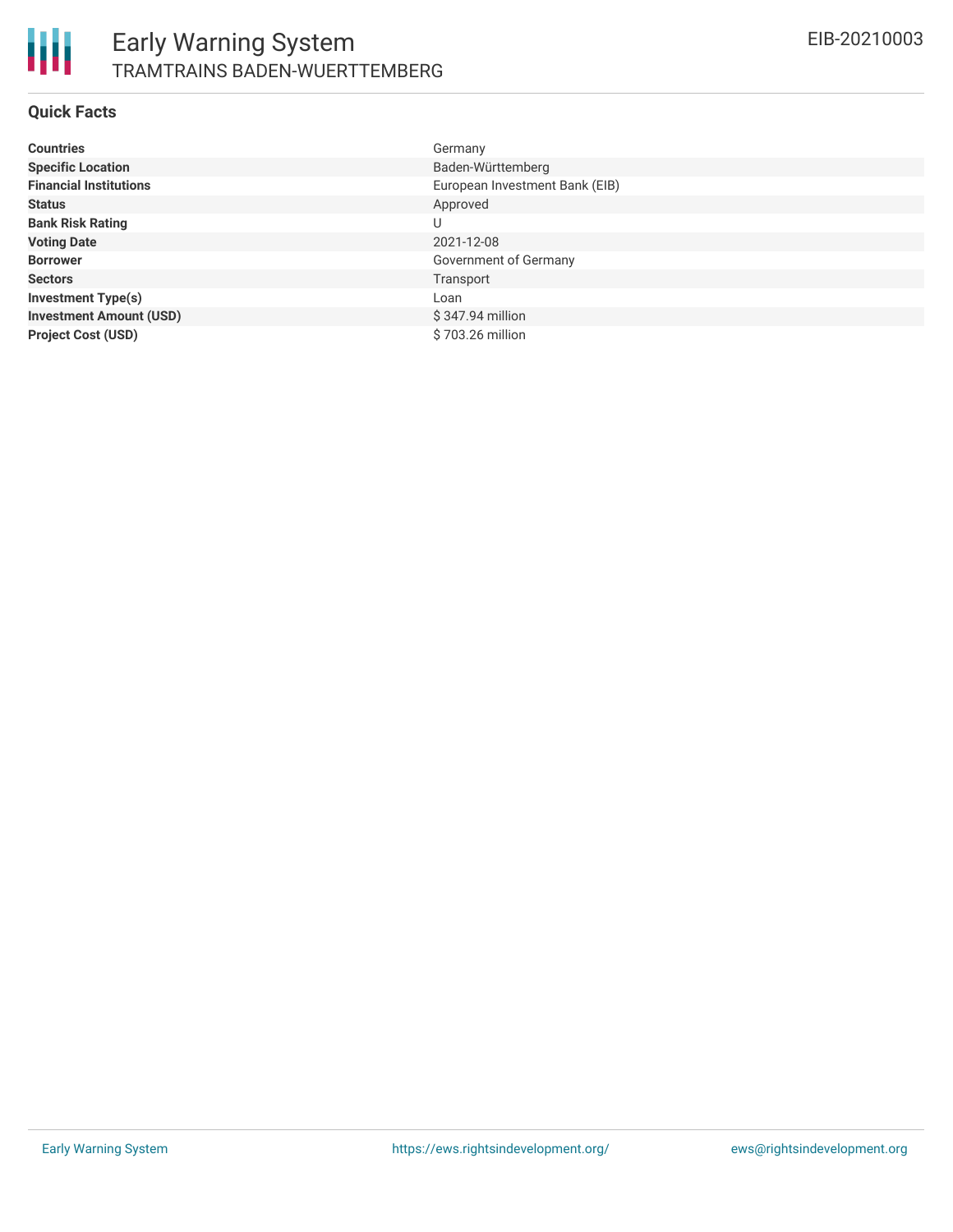

### **Project Description**

According to the bank website, the project consists of purchase of tram-trains in the federal state of Baden-Württemberg, Germany.

The project concerns the purchase of an estimated 135 new tram-train vehicles for the existing regional rail services around the city of Karlsruhe, and for the new regional rail services in the Neckar-Alb region, which include the cities of Tübingen and Reutlingen.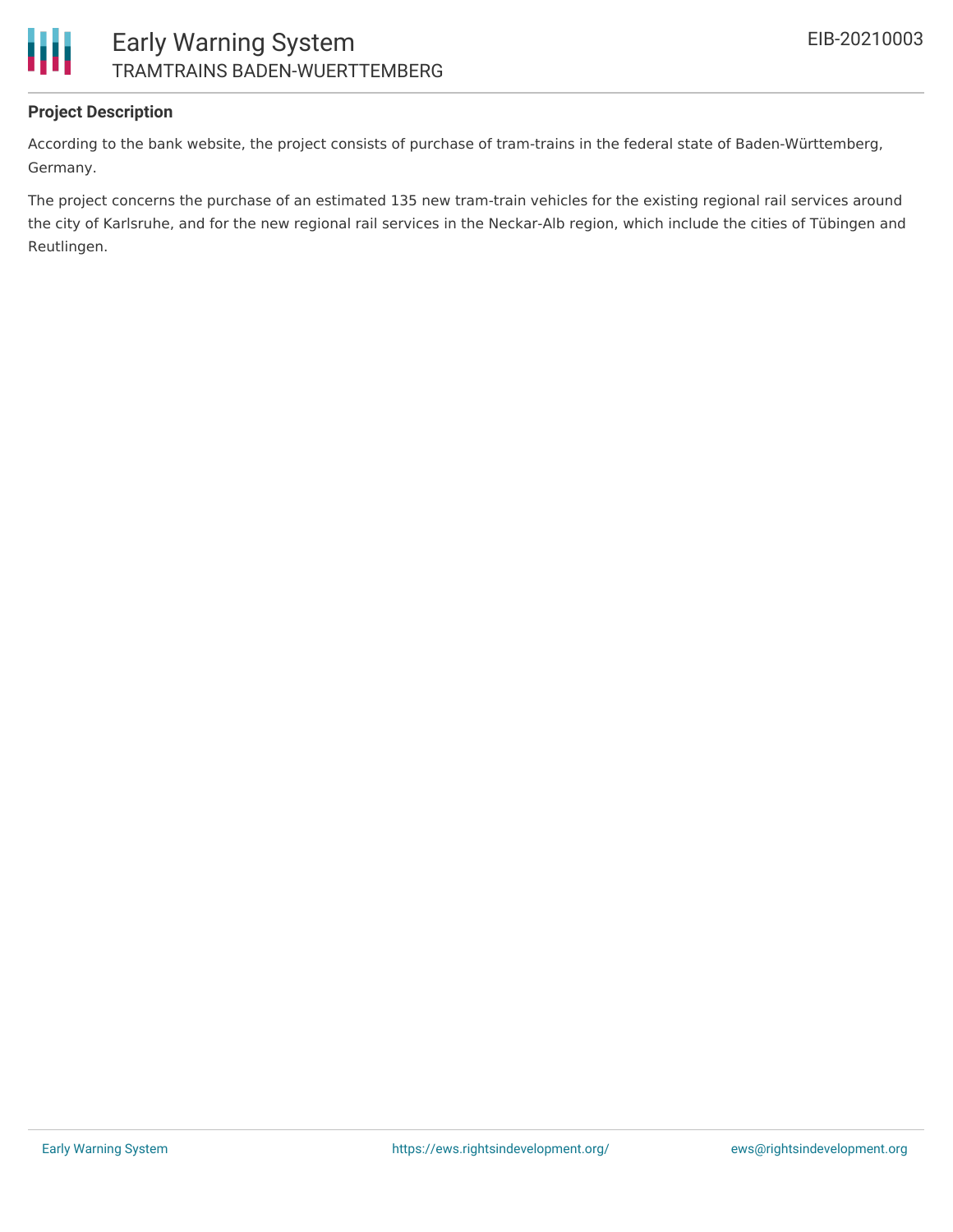

# Early Warning System TRAMTRAINS BADEN-WUERTTEMBERG

#### **Investment Description**

European Investment Bank (EIB)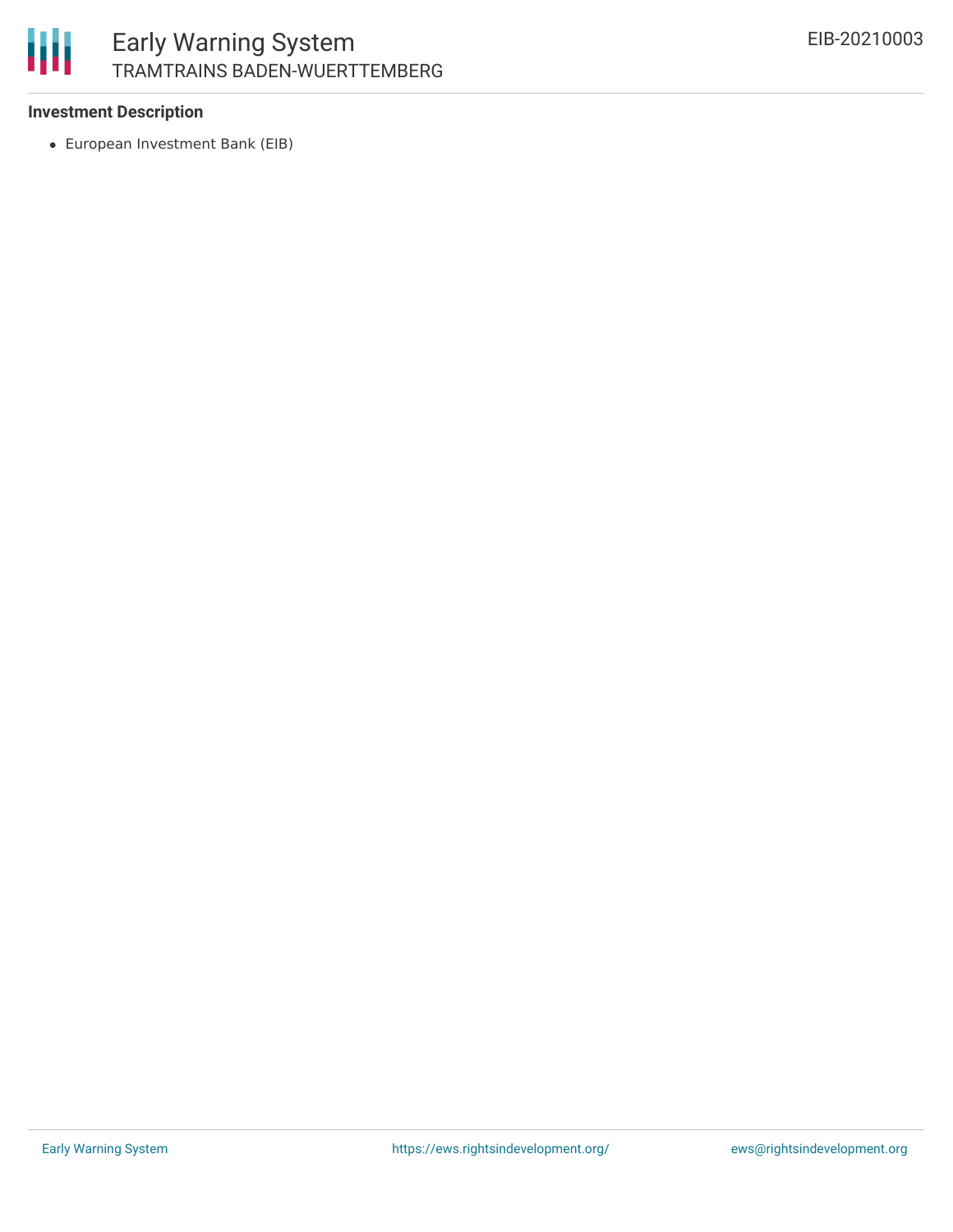

### **Contact Information**

#### ACCESS TO INFORMATION

You can submit an information request for project information at: https://www.eib.org/en/infocentre/registers/requestform/request-form-default.htm

#### ACCOUNTABILITY MECHANISM OF EIB

The EIB Complaints Mechanism is designed to facilitate and handle complaints against the EIB by individuals, organizations or corporations affected by EIB activities. When exercising the right to lodge a complaint against the EIB, any member of the public has access to a two-tier procedure, one internal - the Complaints Mechanism Office - and one external - the European Ombudsman. A complaint can be lodged via a written communication addressed to the Secretary General of the EIB, via email to the dedicated email address: complaints@eib.org, by completing the online complaint form available at the following address: http://www.eib.org/complaints/form via fax or delivered directly to the EIB Complaints Mechanism Division, any EIB local representation office or any EIB staff. For further details, check:

http://www.eib.org/attachments/strategies/complaints\_mechanism\_policy\_en.pdf

When dissatisfied with a complaint to the EIB Complaints Mechanism, citizens can then turn towards the European Ombudsman. A memorandum of Understanding has been signed between the EIB and the European Ombudsman establishes that citizens (even outside of the EU if the Ombudsman finds their complaint justified) can turn towards the Ombudsman on issues related to 'maladministration' by the EIB. Note that before going to the Ombudsman, an attempt must be made to resolve the case by contacting the EIB. In addition, the complaint must be made within two years of the date when the facts on which your complaint is based became known to you. You can write to the Ombudsman in any of the languages of the European Union. Additional details, including filing requirements and complaint forms, are available at: http://www.ombudsman.europa.eu/atyourservice/interactiveguide.faces